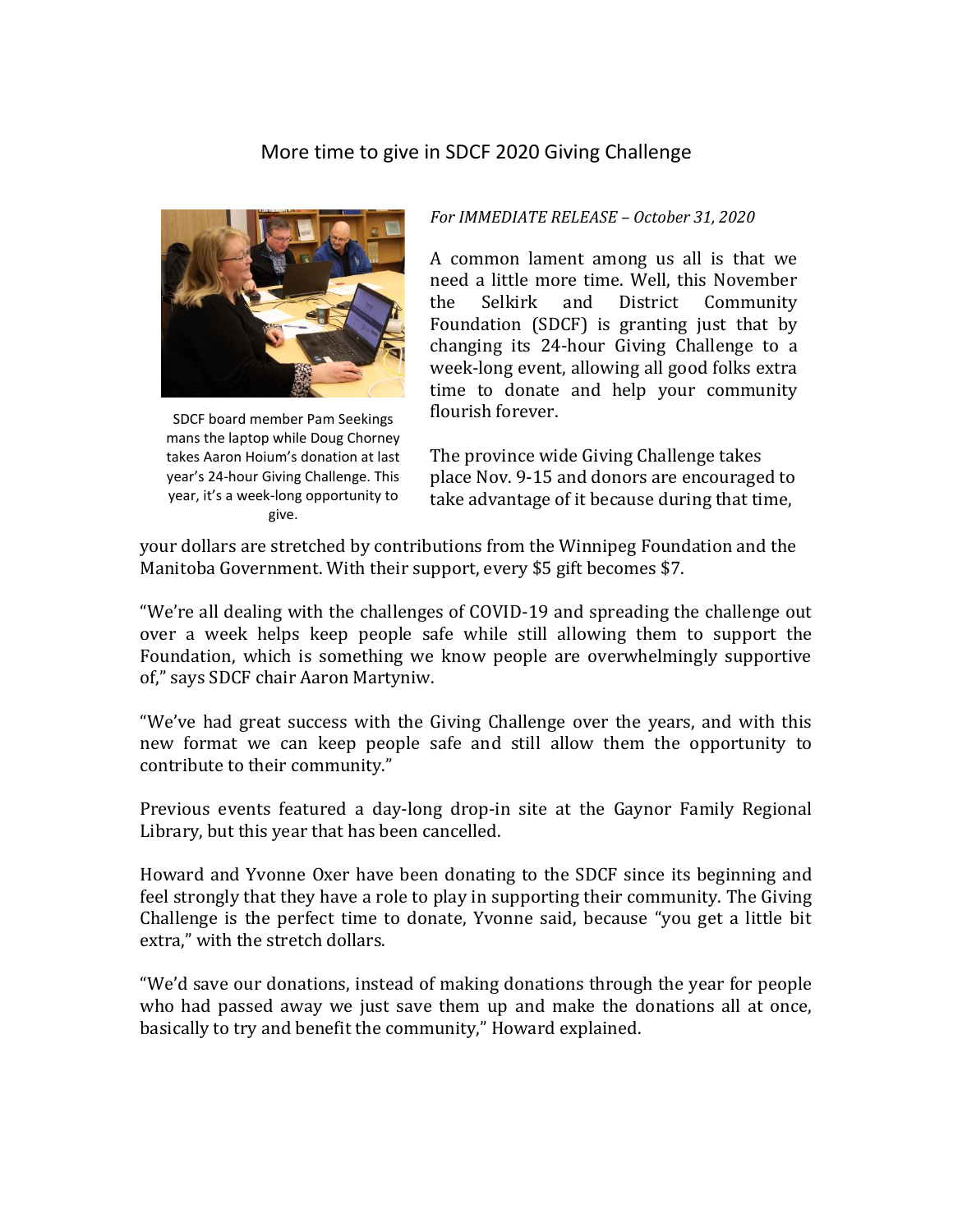The couple remember when the Foundation was first starting up, and they supported the efforts of founding board members like Lewis Wasel and Dr. Ike Hussain.

"It goes back certainly a long ways," Howard said.

Yvonne has lived in Selkirk for 52 years, ever since her parents came to Canada from Yorkshire County in England to work at the Selkirk Mental Health Centre. Now, she's a nurse at the Selkirk Hospital and a huge supporter of her adopted community.

"I think it's important to support our community. It's where we live and we've been to quite a few of the grant events and it's actually wonderful to see the different things that the Foundation does support that we probably don't even realize, from kids up to the seniors," Yvonne said.

"I think that Selkirk is a great place to live, I certainly wouldn't move anywhere. I think it's a neat community and I'm glad we can support it."

Merilee Mollard sees the good work the Foundation does through her job as the Fund Developer at Inclusion Selkirk and she said especially during the COVID crisis giving is extremely important.

She said she is forever grateful to the Community Foundation and the incredible connection they have established over the years with the community.

"Donations are definitely needed more now," Mollard said.

"We're so lucky to have the Selkirk and District Community Foundation for all of the organizations like Inclusion Selkirk. It was nice to see that the Community Foundations of Canada was handing out funds which we all desperately need right now, but still in the forefront of all that is being able to pick up the phone and talk to Bev Clegg, or Eileen or Carole in the office and just have that face, that relationship and that knowledge to reach out to. You can't replace that."

She witnesses first hand the good that a Foundation grant can do through her job, and she's also a committed donor to the Foundation. Mollard and her husband Charles Birt received their notification in the mail about the upcoming Giving Challenge, and they're ready.

"It's on our fridge," she laughed.

"We are set. Unfortunately each year you lose friends, or acquaintances or even a family member but we give in acknowledgment."

Donations during Giving Week can be made in several ways: